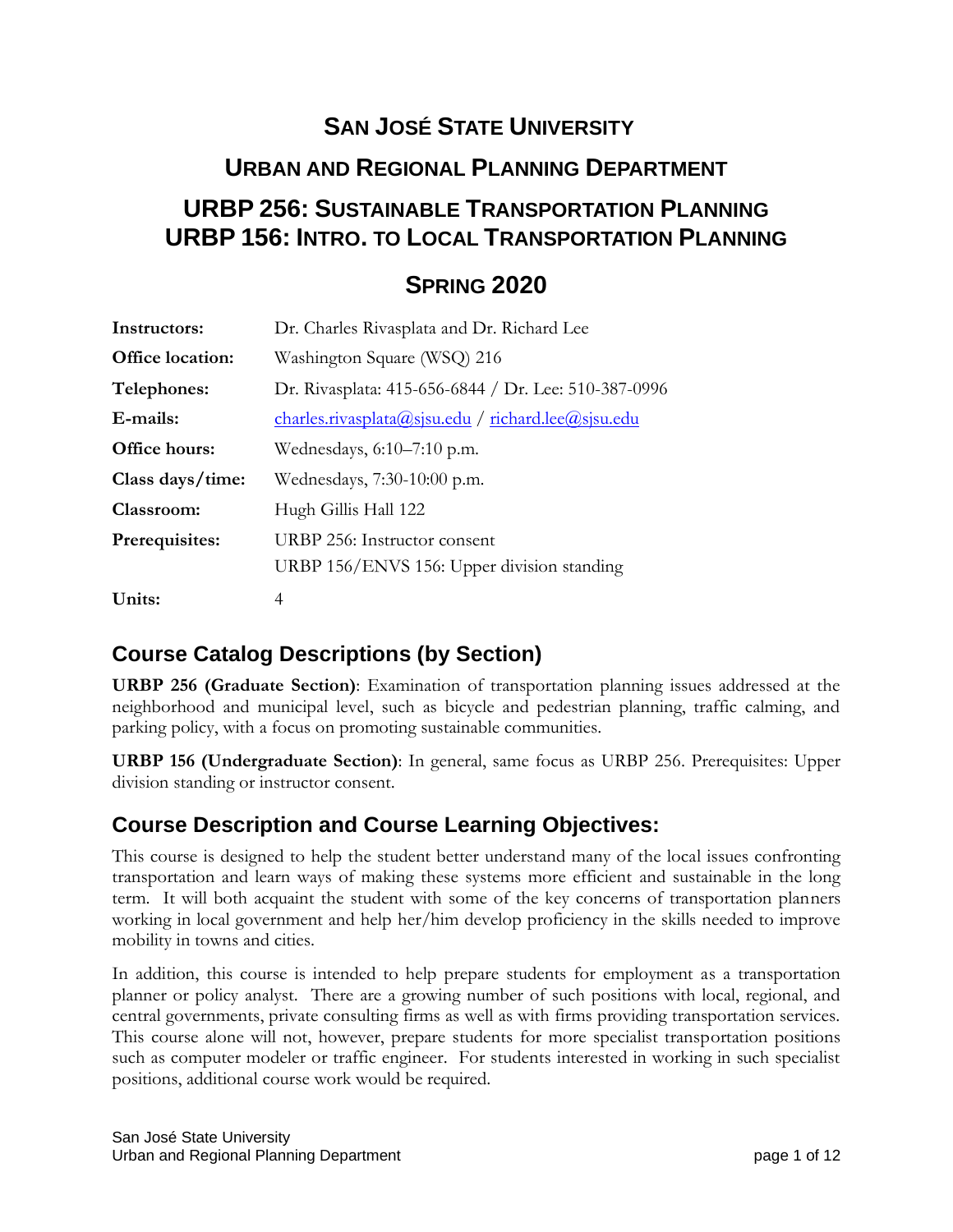Most of the course focuses on local transportation policy and planning. While some transportation planning occurs at the regional level, it has become increasingly evident that transportation must be planned in coordination with land use planning, which is largely controlled at the local (e.g., city and county) levels. In order to appreciate the importance of regional planning and its importance in promoting sustainable transport, it is essential to understand city and community-level planning, including the General Plan process.

Upon successful completion of the course, each student will be able to:

- 1. Discuss the principal critical mobility issues confronting local areas
- 2. List and describe relationships between the primary elements of transportation systems, such as modes, networks, controls and users
- 3. Characterize the various modes of the transportation system, including walking, bicycling, and various transit options (rail, bus, paratransit, etc.), as well as the evolution of street, highway and transit systems
- 4. Describe the scope of transportation and its environmental impact; analysis and mitigations.
- 5. Describe the role of local planning in establishing transportation policies and priorities
- 6. Work as a transportation planner or a transportation policy analyst.

The engagement activity, a collaborative small group project, is a notable part of the course. This activity will provide students with first-hand (and hands-on) experience in the field of transportation planning. The goals for the engagement activity include:

- Providing the student direct contact with the transportation planning profession, and people involved in and affected by transportation planning
- Familiarizing the student with transportation planning concepts, skills and applications, thereby increasing your marketable skills.

Opportunities for engagement with practicing transportation planning professionals will occur during the traffic calming and walking audit assignments, as well as during the small group project assignment. These assignments are discussed below.

For the 1-unit engagement unit, the instructors will spend an additional 15 hours during the semester on activities such as: designing the engagement unit activities and the related assignments, coordinating with community partners to implement the activities, advising students outside of class on a weekly basis as needed, and grading the engagement unit activity assignments.

# **Planning Accreditation Board (PAB) Knowledge Components**

This course covers the following PAB Knowledge Components: 1d, 1e, 1f, 2a, 2b, 2c, 2d, and 3c.

1d) Human Settlements and History of Planning: understanding of the growth and development of places over time and across space.

1e) The Future: understanding of the relationships between past, present, and future in planning domains, as well as the potential for methods of design, analysis, intervention to influence the future.

1f) Global Dimensions of Planning: appreciation of interactions flows of people and materials, cultures, and differing approaches to planning across world regions.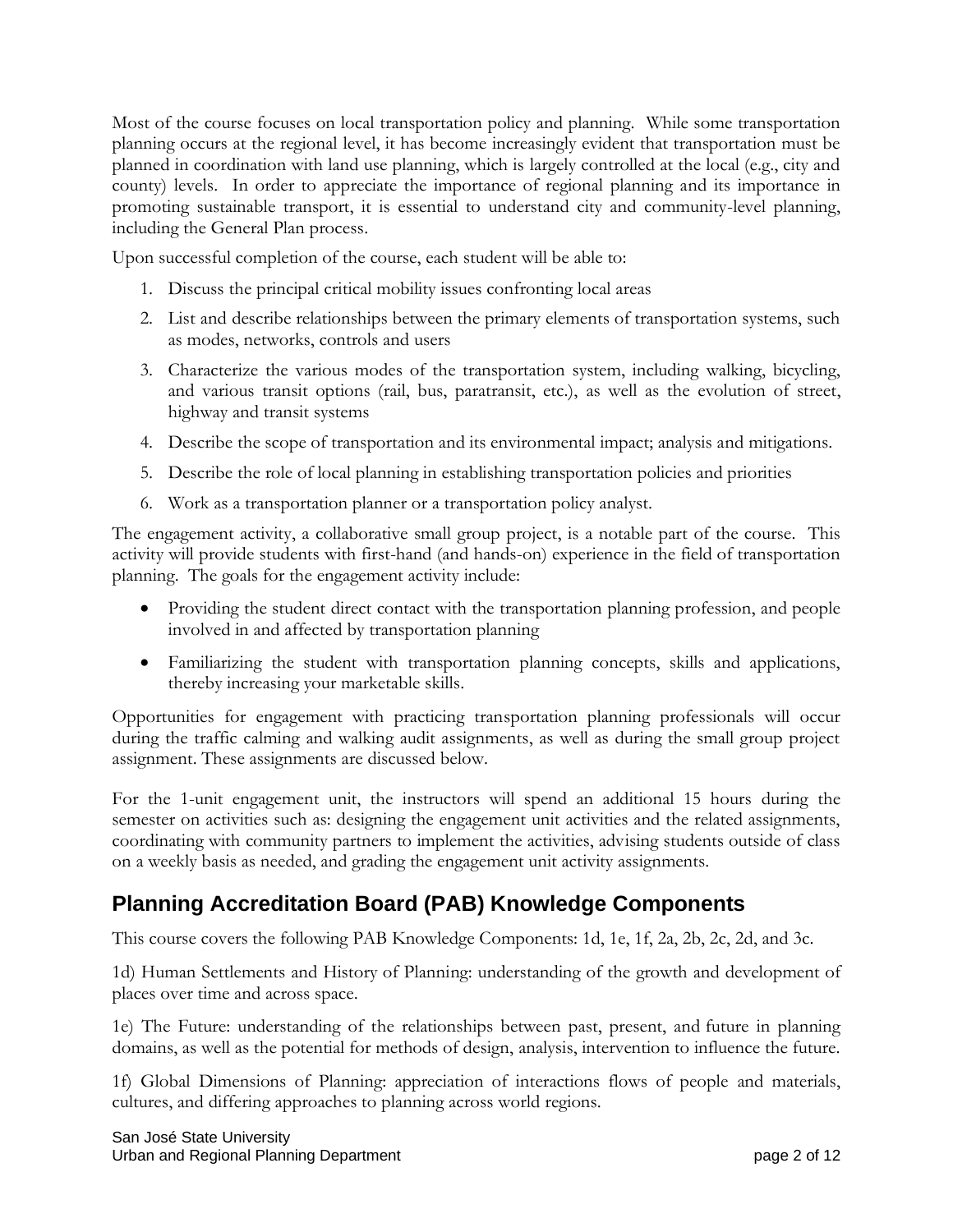2a) Research: tools for assembling and analyzing ideas and information from prior practice and scholarship, and from primary and secondary sources.

2b) Written, Oral and Graphic Communication: ability to prepare clear, accurate and compelling text, graphics and maps for use in documents and presentations.

2c) Quantitative and Qualitative Methods: data collection, analysis and modeling tools for forecasting, policy analysis, and design of projects and plans.

2d) Plan Creation and Implementation: integrative tools useful for sound plan formulation, adoption, and implementation and enforcement.

3c) Sustainability and Environmental Quality: appreciation of natural resource and pollution control factors in planning and understanding of how to create sustainable futures.

A complete list of the PAB Knowledge Components can be found at: [http://www.sjsu.edu/urbanplanning/courses/pabknowledge.html.](http://www.sjsu.edu/urbanplanning/courses/pabknowledge.html)

#### **Required Course Texts to Purchase**

Peter Newman and Jeff Kenworthy, *The End of Automobile Dependence: How Cities are Moving Beyond Car-Based Planning,* Washington, D.C.: Island Press, 2015. ISBN: 978-1610914635

Jeffrey Tumlin, *Sustainable Transportation Planning: Tools for Creating Vibrant, Healthy, and Resilient Communities* First Edition, Hoboken, NJ: John Wiley and Sons, 2012. ISBN: 978-0470540930

In addition, several articles and book chapters will be available for students to download from the -- URBP 256/URBP 156 class site on SJSU Canvas.

# **Course Assignments and Grading Policy**

Your grade for the course will be based on the following assignments and graded activities:

| <b>Assignments and Graded Activities</b>                    | Percent of<br><b>Course Grade</b> | <b>Course Learning</b><br><b>Objectives Covered</b> |
|-------------------------------------------------------------|-----------------------------------|-----------------------------------------------------|
| Fortnightly Reading Memos                                   | 14                                | All                                                 |
| (1-2-page memos on readings)                                |                                   |                                                     |
| Class Participation                                         | 6                                 | All                                                 |
| (regular class involvement)                                 |                                   |                                                     |
| <b>Walking Assessment</b>                                   | 10                                | All                                                 |
| (summary of assessment done in the San Jose State area)     |                                   |                                                     |
| <b>Traffic Calming Assessment</b>                           | 10                                | All                                                 |
| (summary of assessment done in the San Jose State area)     |                                   |                                                     |
| <b>TED Talk</b>                                             | 10                                | 1 & 2                                               |
| $(8-10)$ or 5-7 min. talk on a topic chosen by the student) |                                   |                                                     |
| Small Group Project (Engagement Activity)                   | 25                                | 1e, 2a, 2b, 2c, 2d                                  |
| (summary and presentation on one of the six topics)         |                                   |                                                     |
| Term Paper                                                  | 25                                | All                                                 |
| (paper on an approved local transportation topic)           |                                   |                                                     |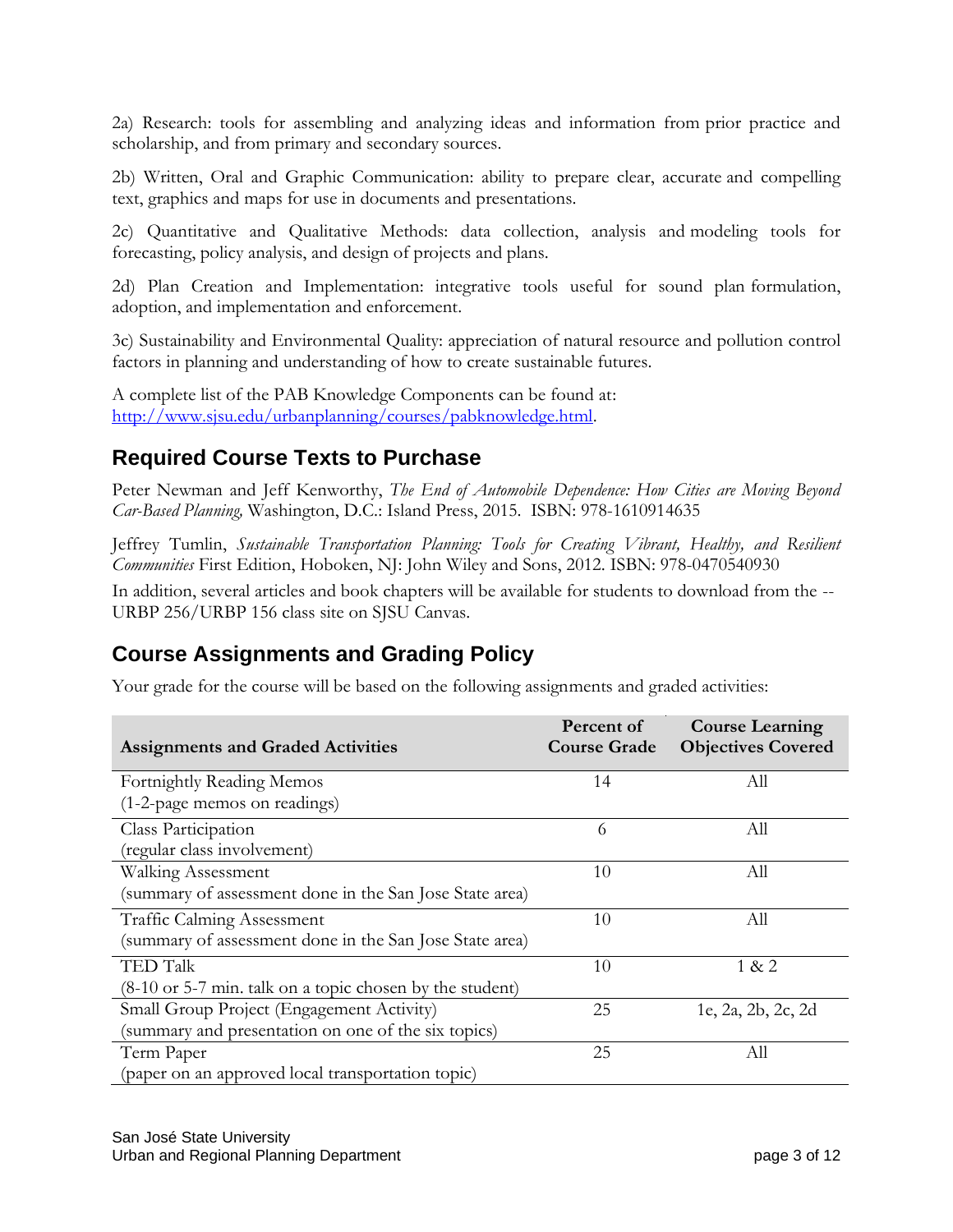#### **Expectations of Graduate Students Compared to Undergraduate Students**

Graduate students are expected to prepare a 15 to 20-page term paper; the requirement for undergraduates is a 10 to 12-page term paper.

Graduate student TED talks are expected to be from 8 to 10 minutes long; undergraduate TED talks need only be 5 to 7 minutes long.

Graduate student work will be graded in a more exacting manner than that of undergraduates since graduate students will have the advantage of more academic experience.

#### **Calculation of Final Course Letter Grade**

As indicated above, the final course grade incorporates seven graded activities: the reading memos and class participation are collectively worth 20 percent, the next three in the table are each worth 10 percent, the small group project is worth 25 percent, and the term paper is worth 25 percent.

The following scheme will be used to translate a total numeric score into a course grade:

A+ (97 to 100); A (93 to 97); A- (90 to 93); B+ (87 to 90); B (83 to 87); B- (80 to 83); C+ (77 to 80); C (73 to 77); C- (70 to 73); D+ (67 to 70); D (63 to 67); D- (60 to 63); F (below 60).

#### **Other Grading and Assignment Issues**

All late classwork will be marked down as follows.

Fortnightly Reading Memos/Participation: If received within 24 hours of each scheduled deadline, they will be marked down 0.2 point. Thereafter, they will be marked down as follows:

1-4 days late: 0.4 point 4-7 days late: 0.6 point Over 7 days: no credit given

Walking and Traffic Calming Assessments: If received within 24 hours of the scheduled deadline, they will be marked down 1 point. Thereafter, they will be marked down as follows:

1-4 days late: 2 points Over 4 days: no credit given

TED Talk: This presentation must be given on one of the two dates indicated.

Small Group Project (Engagement Activity): If received within 24 hours of the scheduled deadline, it will be marked down two points (e.g., from a 23 out of 25 points to a 21 out of 25 points). Thereafter, it will be marked down according to the following schedule:

1-4 days late: 5 points 4-7 days late: 10 points Over 7 days: no credit given

Term Paper: If received within 24 hours of the scheduled deadline, it will be marked down 2 points (e.g., from a 23 of 25 points to a 21 of 25 points). Thereafter, it will be marked down as follows:

1-4 days late: 5 points 4-7 days late: 10 points Over 7 days: no credit given

San José State University Urban and Regional Planning Department **page 4 of 12** and 12 and 12 and 12 and 12 and 12 and 12 and 12 and 12 and 12 and 12 and 12 and 12 and 12 and 12 and 12 and 12 and 12 and 12 and 12 and 12 and 12 and 12 and 12 and 12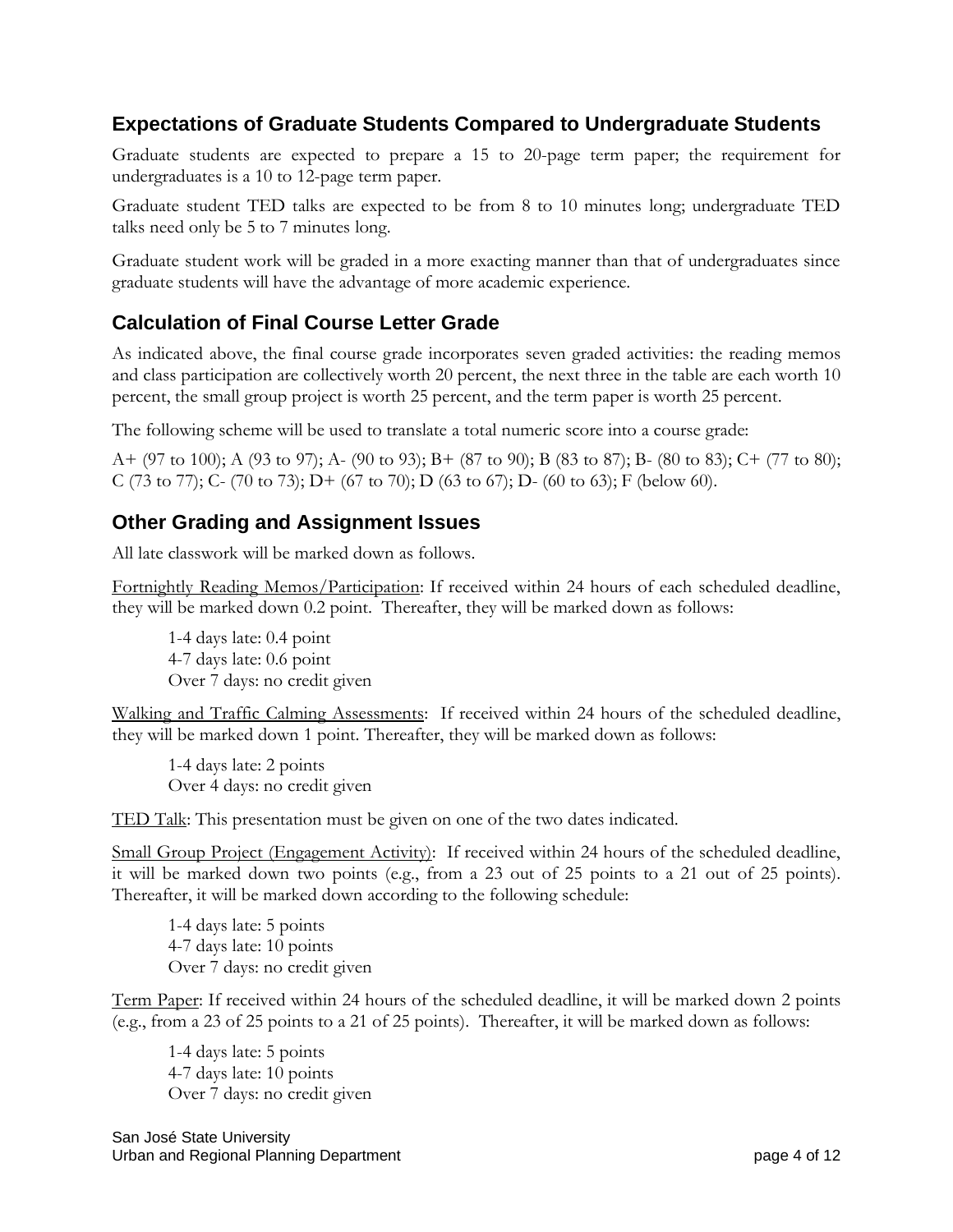#### **Course Workload**

Each student of this course is expected to spend, for each unit of credit, a minimum of 45 hours over the length of the course (normally, three hours per unit per week with one of the hours used for lecture) for instruction or preparation/studying or course-related activities including but not limited to internships, labs, and clinical practice. Other course structures will have equivalent workload expectations as described in the syllabus.

Because this is a four-unit class, you can expect to spend a minimum of nine hours per week in addition to time spent in class and on scheduled tutorials or activities. Special projects or assessments may require additional work for the course. Careful time management will help you keep up with readings and assignments and enable you to be successful in all of your courses. For this class, you will have to undertake additional activities outside the class hours such as work on your group project, or research for your term paper. Details on how to complete the larger activities will be provided in handouts distributed later in the semester.

The course workload will primarily be based on the following activities:

- **Fortnightly Reading Memos** consist of one- to two-page summaries of reading highlights and the student's own reflections on the readings. (Due via e-mail at 7 p.m. on the following dates: Feb. 4; Feb. 18; Mar. 3, Mar. 17; Apr. 7; Apr. 21 and Apr. 28).
- **Walking Assessment** will encompass a summary of pedestrian conditions and access, employing a methodology provided in class. This assessment will take place in the vicinity of San Jose State University. (Due via e-mail and hard copy in class at 7:30 p.m. on Mar. 4)
- **Traffic Calming Assessment** will similarly involve a summary of traffic calming conditions, using a methodology provided in class. (Due via e-mail and hard copy in class at 7:30 p.m. on Mar. 25).
- **TED Talk** will allow each student to give a presentation on a topic chosen by the student pertinent to the class subject matter (Scheduled for Apr. 15 and 22).
- The **Small Group Project (Engagement Activity)** will involve the collaboration of four to six students on one of a number of group assignments. Each student will be expected to actively participate in project development and submittal. Each group will choose a local transport topic, such as one of the following local transportation projects:
	- 1.) Providing transportation ideas and recommendations for an ongoing neighborhood plan for Alum Rock in the City of San Jose
	- 2.) Traffic calming plan for neighborhood in the SJSU environs
	- 3.) Simulated Downtown San Jose Transportation Management Association and Transportation Demand Management Plan
	- 4.) Active Transportation (Pedestrian and Bicycle) for the San Jose State campus and environs within one-half mile of campus
	- 5.) Agency plan for improving transit coordination in downtown San Jose.
	- 6.) Santa Cruz Rail and Trail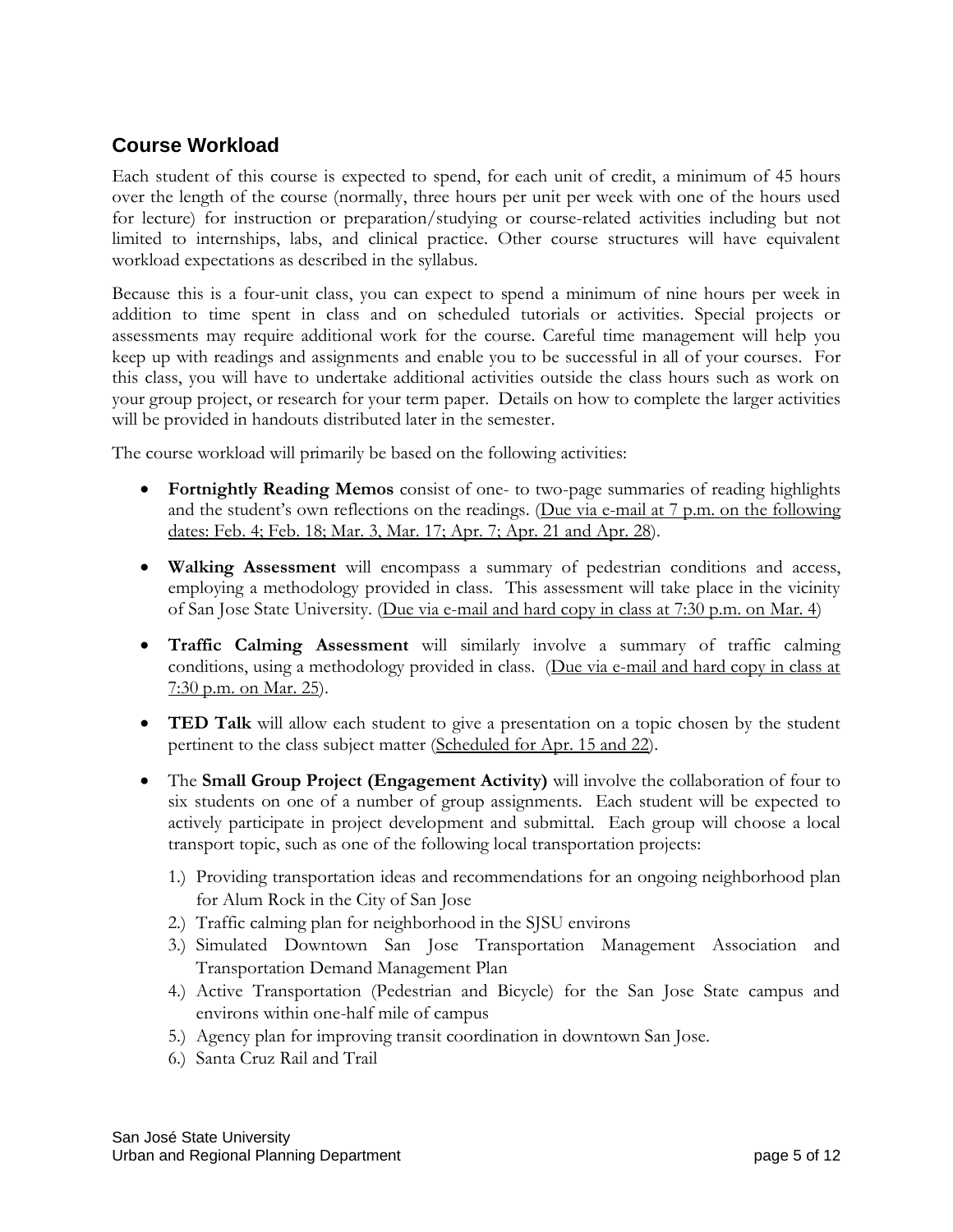This project is a student engagement activity and as such, requires that students engage with practicing urban and regional planners in completing the assignments. The instructors will assist the groups in establishing this engagement. Small groups will submit a brief project outline by February 12 and will present a summary of their engagement activity and lessons learned on the final day of class, May 6.

• For the **Term Paper** each student will research and write a paper on a topic related to the course, i.e., a policy paper discussing a local or sustainable transportation planning topic. Each student topic must be approved by the instructors (term paper outline due Mar. 11 and final term paper due via e-mail and hard copy at 7:30 p.m. on May 6).

Here are some possible subject areas for term paper projects:

- 1. Sustainability and Transportation
- 2. Transportation, Land Use and Climate Change at the Local Level
- 3. Improving Access to San José State and its Environs.
- 4. Local Active Transport Planning
- 5. Policy Analysis of Gender, Aging and Other Demographic Transportation Issues
- 6. Policy Analysis of Road and Parking Pricing Options
- 7. Getting More from Less: Management of Local Transport Systems
- 8. Land Use and Urban Form Policy in Relation to Travel Demand
- 9. The Future of Local Public Transport
- 10. The Integration of Public Transport and the Bicycle
- 11. Transportation and the Local Environment
- 12. The Transportation/Circulation Element as a Component of the General Plan
- 13. Autonomous Vehicles
- 14. Other Subject Areas by Mutual Agreement with the Instructors

## **Academic Integrity Statement, Plagiarism, and Citing Sources Properly**

SJSU's Policy on Academic Integrity states: "Your commitment, as a student, to learning is evidenced by your enrollment at San Jose State University." The [University Academic Integrity](http://www.sjsu.edu/senate/docs/S07-2.pdf)  [Policy](http://www.sjsu.edu/senate/docs/S07-2.pdf) S07-2 at<http://www.sjsu.edu/senate/docs/S07-2.pdf> requires you to be honest in all your academic course work. Faculty members are required to report all infractions to the office of Student Conduct and Ethical Development. The [Student Conduct and Ethical Development](http://www.sjsu.edu/studentconduct/)  [website](http://www.sjsu.edu/studentconduct/) is available at [http://www.sjsu.edu/studentconduct/.](http://www.sjsu.edu/studentconduct/)

Plagiarism is the use of someone else's language, images, data, or ideas without proper attribution. It is a very serious offense both in the university and in your professional work. In essence, plagiarism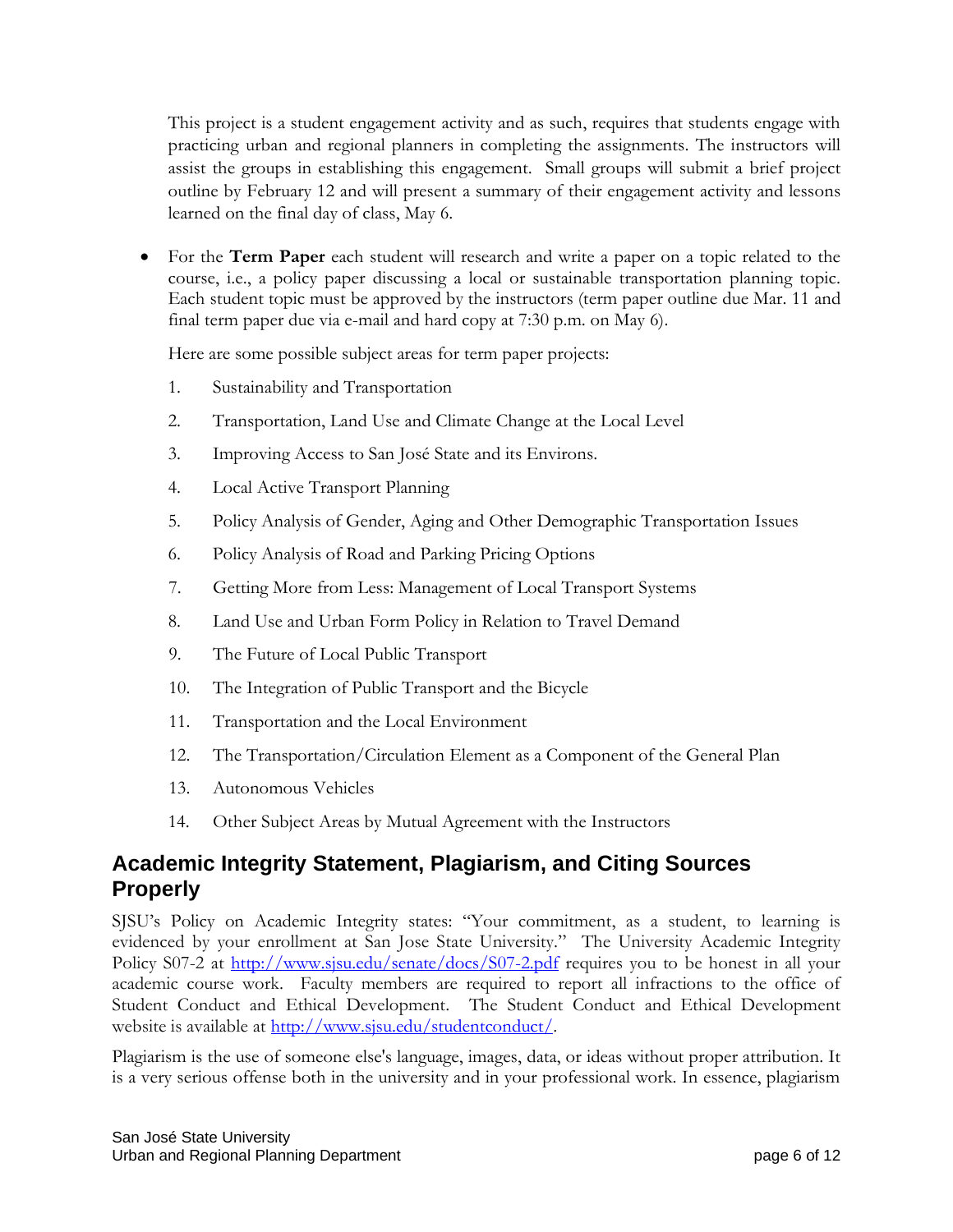is both theft and lying: you have stolen someone else's ideas, and then lied by implying that they are your own.

**Plagiarism will lead to grade penalties and a record filed with the Office of Student Conduct and Ethical Development. In severe cases, students may also fail the course or even be expelled from the university.**

**If you are unsure what constitutes plagiarism, it is your responsibility to make sure you clarify the issues before you hand in draft or final work.**

Learning when to cite a source and when not to is an art, not a science. However, here are some common examples of plagiarism that you should be careful to avoid:

- Using a sentence (or even a part of a sentence) that someone else wrote without identifying the language as a quote by putting the text in quote marks and referencing the source.
- Paraphrasing somebody else's theory or idea without referencing the source.
- Using a picture or table from a webpage or book without reference the source.
- Using data some other person or organization has collected without referencing the source.

The University of Indiana has developed a very helpful website with concrete examples about proper paraphrasing and quotation. See in particular the following pages:

- Overview of plagiarism at [www.indiana.edu/~istd/overview.html](http://www.indiana.edu/~istd/overview.html)
- Examples of plagiarism at [www.indiana.edu/~istd/examples.html](http://www.indiana.edu/~istd/examples.html)
- Plagiarism quiz at [www.indiana.edu/~istd/test.html](http://www.indiana.edu/~istd/test.html)

If you still have questions, feel free to talk to the instructors personally. There is nothing wrong with asking for help, whereas even unintentional plagiarism is a serious offense.

#### **Citation style**

It is important to properly cite any references you use in your assignments. The Department of Urban and Regional Planning uses Kate Turabian's *A Manual for Writers of Research Papers, Theses, and Dissertations*, Eighth Edition (University of Chicago Press, 2013, ISBN: 978-0226816388), so please follow this style. Copies are available in the SJSU King Library. Additionally, the book is relatively inexpensive, and you may wish to purchase a copy. Please note that Turabian's book describes two systems for referencing materials: (1) "notes" (footnotes or endnotes), plus a corresponding bibliography, and (2) in-text parenthetical references, plus a corresponding reference list. In this class, students should use the second system, i.e., in-text parenthetical references.

## **Accommodation for Disabilities**

If you need course adaptations or accommodations because of a disability, or if you need to make special arrangements in case the building must be evacuated, please make an appointment with the instructors as soon as possible, or see us during office hours. Presidential Directive 97-03 requires that students with disabilities requesting accommodations register with the Accessible Education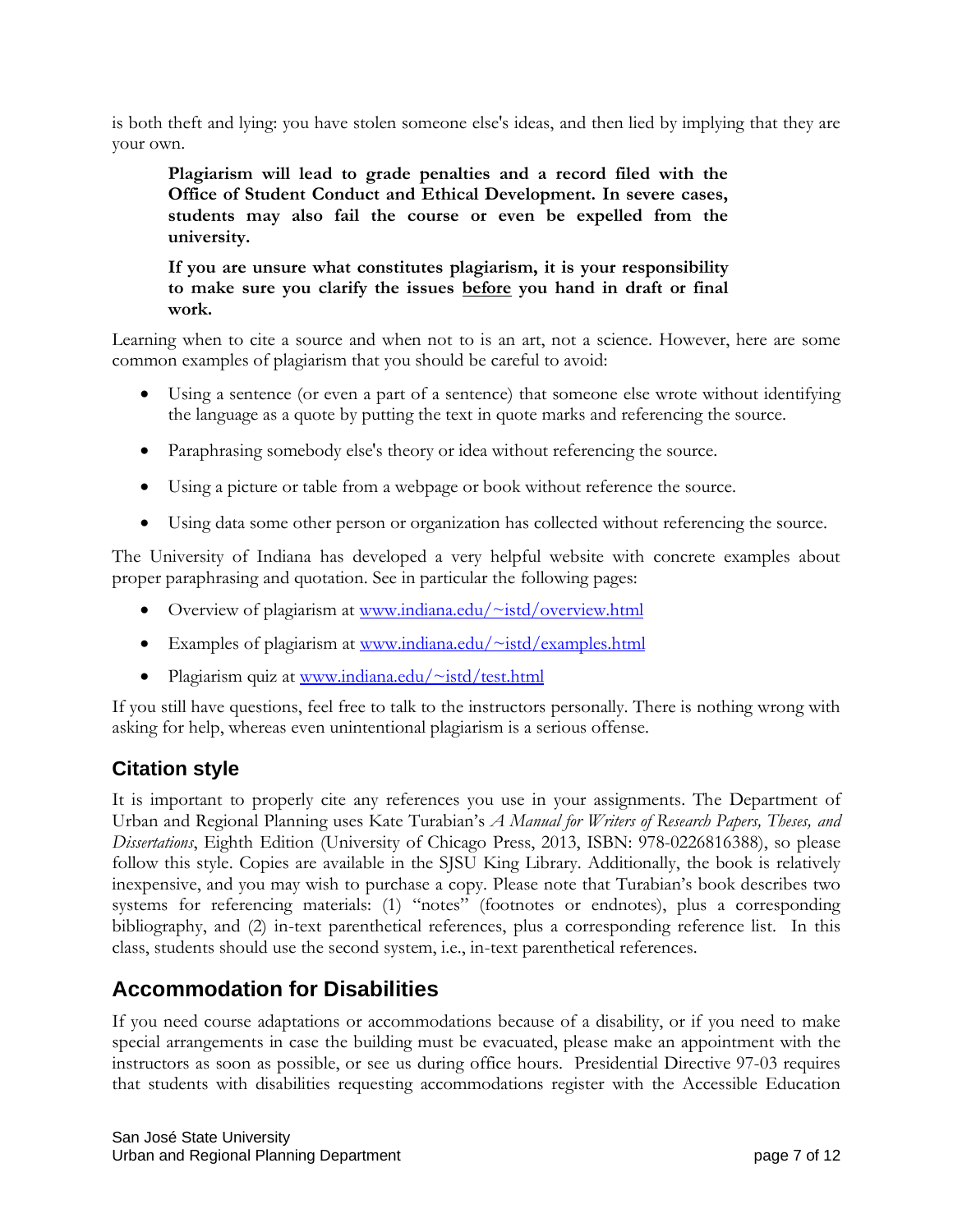Center or AEC (formerly known as the Disability Resource Center or DRC) to establish a record of their disability.

You can find information about the services SJSU offers to accommodate students with disabilities at the AEC website at [www.aec.sjsu.edu.](http://www.aec.sjsu.edu/)

## **Accommodation to Students' Religious Holidays**

San José State University shall provide accommodation on any graded class work or activities for students wishing to observe religious holidays when such observances require students to be absent from class. It is the responsibility of the student to inform the instructor, in writing, about such holidays before the add deadline at the start of each semester. If such holidays occur before the add deadline, the student must notify the instructor, in writing, at least three days before the date that he/she will be absent. It is the responsibility of the instructor to make every reasonable effort to honor the student request without penalty, and of the student to make up the work missed. See [University Policy S14-7](http://www.sjsu.edu/senate/docs/S14-7.pdf) at [http://www.sjsu.edu/senate/docs/S14-7.pdf.](http://www.sjsu.edu/senate/docs/S14-7.pdf)

## **Consent for Recording of Class and Public Sharing of Instructor Material**

Common courtesy and professional behavior dictate that you notify someone when you are recording him/her. You must obtain the instructor's permission to make audio or video recordings in this class. Such permission allows the recordings to be used for your private, study purposes only. The recordings are the intellectual property of the instructor; you have not been given any rights to reproduce or distribute the material.

# **Library Liaison**

The SJSU Library Liaison for the Urban and Regional Planning Department is Ms. Toby Matoush. If you have questions, you can contact her at: [toby.matoush@sjsu.edu](mailto:toby.matoush@sjsu.edu) or 408-808-2096.

## **SJSU Writing Center**

The SJSU Writing Center is located in Room 126 in Clark Hall. It is staffed by professional instructors and upper-division or graduate-level writing specialists from each of the seven SJSU colleges. Our writing specialists have met a rigorous GPA requirement, and they are well trained to assist all students at all levels within all disciplines to become better writers. To make an appointment or refer to the numerous online resources offered through the Writing Center, visit the Writing Center website at [http://www.sjsu.edu/writingcenter.](http://www.sjsu.edu/writingcenter)

## **SJSU Counseling and Psychological Services**

The SJSU Counseling and Psychological Services office is located on the corner of Seventh Street and San Fernando Street, in Room 201, Administration Building. Professional psychologists, social workers, and counselors are available to provide consultations on issues of student mental health, campus climate or psychological and academic issues on an individual, couple, or group basis. To schedule an appointment or learn more information, visit [Counseling and Psychological Services](http://www.sjsu.edu/counseling)  [website](http://www.sjsu.edu/counseling) at [http://www.sjsu.edu/counseling.](http://www.sjsu.edu/counseling)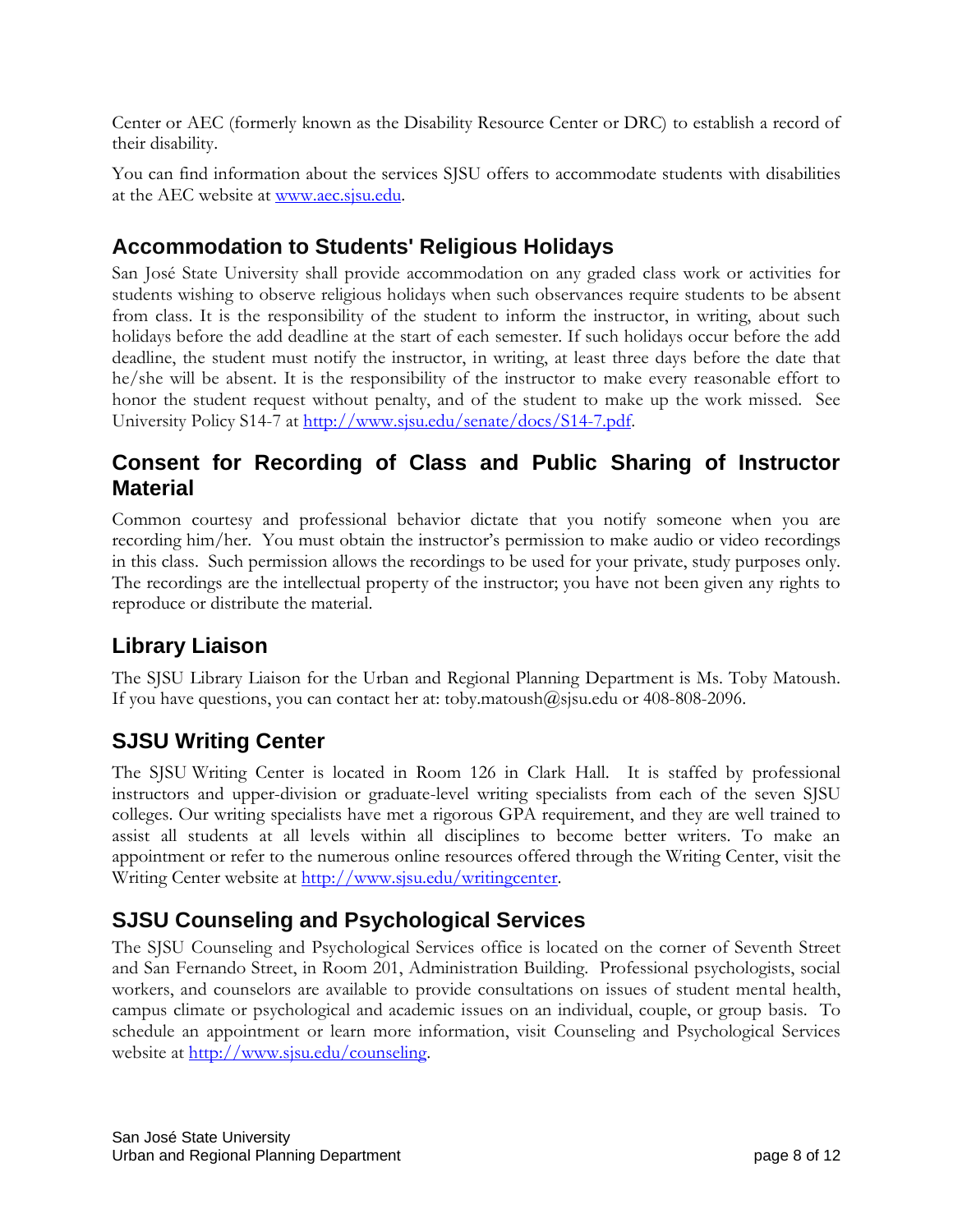# **Dropping and Adding**

Students are responsible for understanding the policies and procedures about add/drop, grade forgiveness and related topics. Refer to the current semester's [Catalog Policies](http://info.sjsu.edu/static/catalog/policies.html) section at [http://info.sjsu.edu/static/catalog/policies.html.](http://info.sjsu.edu/static/catalog/policies.html) Add/drop deadlines can be found on the current SJSU academic year calendar document on the SJSU [Academic Calendars webpage](http://www.sjsu.edu/provost/services/academic_calendars/) at: [http://www.sjsu.edu/provost/services/academic\\_calendars/.](http://www.sjsu.edu/provost/services/academic_calendars/) The [Late Drop Policy](http://www.sjsu.edu/aars/policies/latedrops/policy/) is available at: <http://www.sjsu.edu/aars/policies/latedrops/policy/> All students should be aware of the current deadlines and penalties for dropping classes.

Information about the latest changes and news is available at the [Advising Hub](http://www.sjsu.edu/advising/) at [http://www.sjsu.edu/advising/.](http://www.sjsu.edu/advising/)

## **Classroom Protocol**

Students are expected to arrive on time to class, be courteous to other students and the instructors and refrain from using a cell phone, texting and the internet in class, except as permitted by the instructors. In the event that you need to be absent, please notify both instructors at your earliest convenience. We recognize that illness, personal emergencies and other legitimate conflicts may occur, however please remember that each class meeting represents a substantial fraction of the total course. Be sure to check with the instructors regarding any materials or information given out at the session you were absent from, and if possible, obtain class notes from a classmate.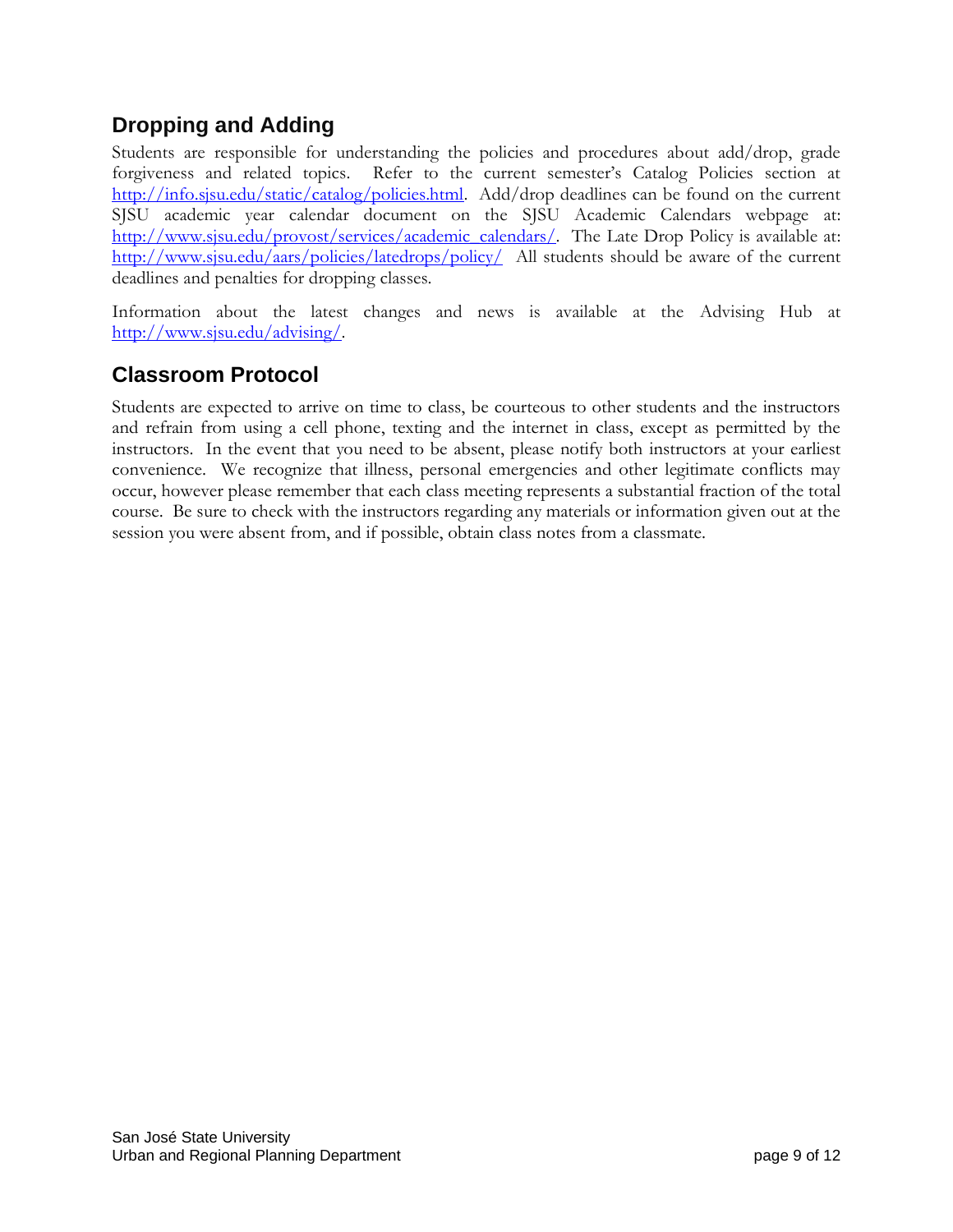## **URBP 256 / URBP 156 SPRING 2020 COURSE SCHEDULE**

(We will announce any changes in class or via e-mail).

| Date          | Topic                                                | Reading                                                                                                             | <b>Assignments Due</b>                                            |
|---------------|------------------------------------------------------|---------------------------------------------------------------------------------------------------------------------|-------------------------------------------------------------------|
| Jan. 29, 2020 | Welcome and<br>Introduction<br>(Rivasplata/Lee)      | 1) Tumlin, Chapters 1, 2                                                                                            | None                                                              |
| Feb. 5, 2020  | Cities and Transport<br>(Lee)                        | 1) Newman & Kenworthy, Chapters 1, 4, 5                                                                             | Reading Memo<br>(due Feb. 4);                                     |
| Feb. 12, 2020 | Active Transport<br>(Rivasplata)                     | 1) Tumlin, Chapters 6, 7                                                                                            | Small Group Project<br>Outline                                    |
| Feb. 19, 2020 | Transport, the<br>Environment and<br>Health<br>(Lee) | 1) Tumlin, Chapter 3<br>Black, Chapter 4<br>2)                                                                      | Reading Memo<br>(due Feb. 18);                                    |
| Feb. 26, 2020 | Urban Transport<br>Abroad<br>(Rivasplata)            | 1) Newman & Kenworthy, Chapters 2, 3<br>Cervero & Golub, Chapter 17<br>2)<br>3) World Resources Institute (article) |                                                                   |
| Mar. 4, 2020  | Public Transport<br>(Rivasplata)                     | 1) Tumlin, Chapter 8<br>White (article)<br>2)<br>Rivasplata et al. (article)<br>3)                                  | Reading Memo<br>(due Mar. 3);<br>Walking Assessment<br>Assignment |
| Mar. 11, 2020 | TOD & Access to<br>Public Transport<br>(Lee)         | 1) Tumlin, Chapter 12                                                                                               | Term Paper Outline                                                |
| Mar. 18, 2020 | Traffic Calming<br>(Rivasplata)                      | 1) ITE, Traffic Calming Measures                                                                                    | Reading Memo<br>(due Mar. 17);                                    |
| Mar. 25, 2020 | Parking Reform<br>(Lee)                              | 1) Tumlin, Chapter 10                                                                                               | Traffic Calming<br>Assignment                                     |
| Apr. 1, 2020  | Spring Break<br>(No Class)                           |                                                                                                                     |                                                                   |
| Apr. 8, 2020  | <b>Streets</b><br>(Rivasplata)                       | 1) Tumlin, Chapter 5<br>2) Kott                                                                                     | Reading Memo<br>(due Apr. 7);                                     |
| Apr. 15, 2020 | Goods Movement<br>and Local Planning<br>(Lee)        | 1) Dablanc & Rodrigue<br>Panero et al.<br>2)<br>3) Lee (article)                                                    | <b>Student TED Talks</b>                                          |
| Apr. 22, 2020 | The Auto in Cities;<br>Carsharing (Lee)              | 1) Tumlin, Chapters 9, 11<br>Schiller<br>2).                                                                        | Reading Memo<br>(due Apr. 21);<br><b>Student TED Talks</b>        |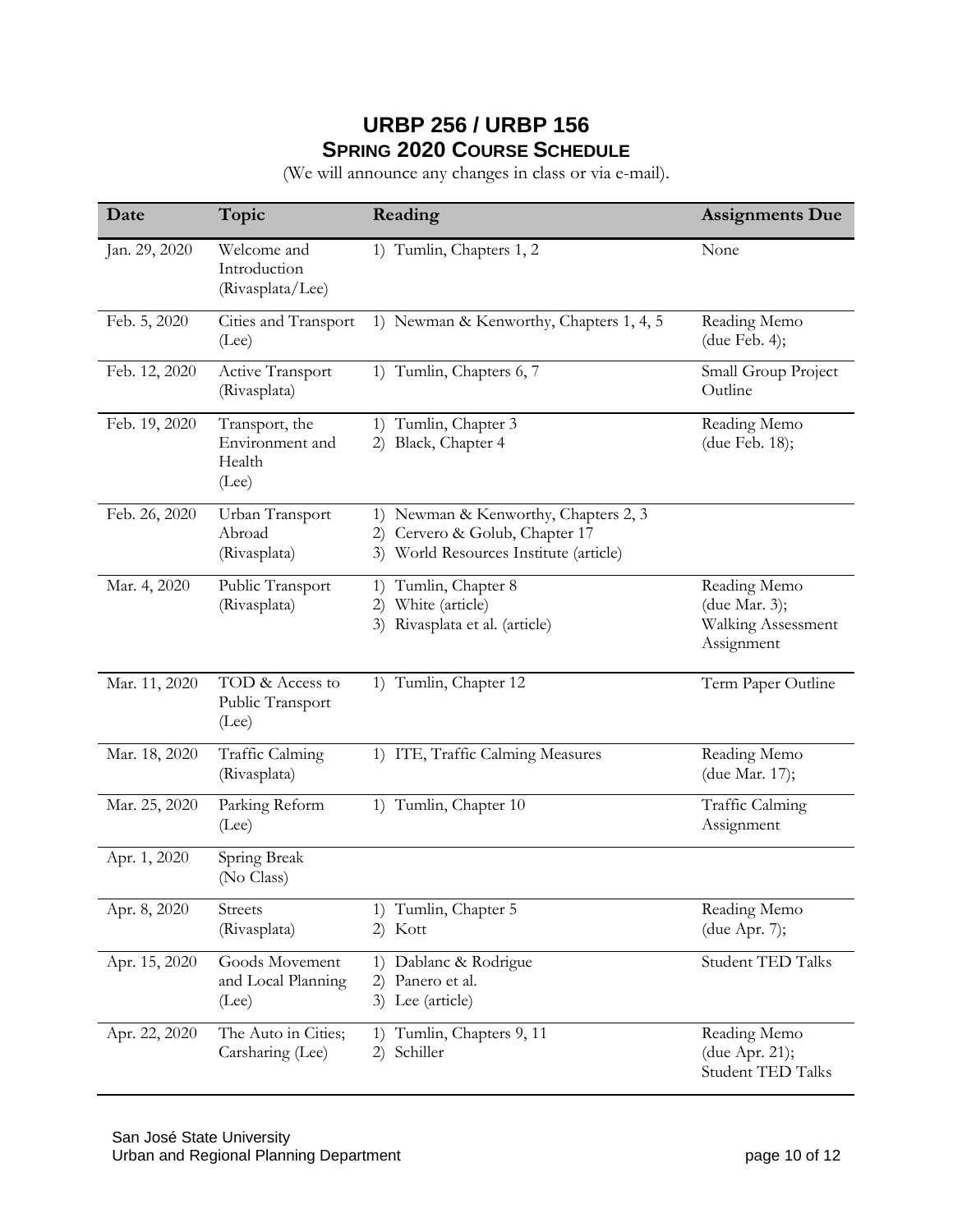| April 29, 2020 | TDM and          | 1) Tumlin, Chapter 13                | Reading Memo        |
|----------------|------------------|--------------------------------------|---------------------|
|                | Accessibility    | 2) Litman                            | (due Apr. 28);      |
|                | (Rivasplata)     | 3) Rivasplata & LeRoux (article)     |                     |
| May 6, 2020    | Wrap Up: Putting | 1) Tumlin, Chapter 4                 | Small Group Project |
|                | Pieces Together  | 2) Newman & Kenworthy, Chapters 6, 8 | Presentations;      |
|                | (Rivasplata/Lee) | 3) EU Evidence Project               | Term Paper          |

#### **Assigned Readings:**

- \*Black, William R. 2010. *Sustainable Transportation: Problems and Solutions*. New York: Guilford Press, Chapter 4.
- \*Cervero, Robert and Aaron Golub. 2007. Informal Transport: A Global Perspective, *Transport Policy*, Vol. 14, 445-457.
- \*Dablanc, Laetitia and Jean-Paul Rodrigue. 2017. The Geography of Urban Freight, in Giuliano, Genevieve and Susan Hanson, eds., *The Geography of Urban Transportation,* Fourth Edition.
- \*DeRobertis, Michelle, Richard Lee and Bhanu Kala. 2017. How Should Public Transit Be Evaluated for a Regional Attractor? *ITE Journal*, January.
- \*EU Evidence Project. 2016. *World Transport Policy and Practice*. 22 (1/2), 4-225.
- Institute of Transportation Engineers (ITE). 2017. Traffic Calming Measures. Available at: https://www.ite.org/technical-resources/traffic-calming/traffic-calming-measures/
- \*Kott, Joseph. 2016. Streets of Yesterday, Today, and Tomorrow. *World Transport Policy and Practice*, 21(4): 42-51.
- \*Lee, Richard W. 2002. The General Plan Process and Sustainable Transportation Planning. Mineta International Institute for Surface Transportation Policy Studies (MTI), MTI Research Report 01-18, 2002 (pp. 1-32).
- \*Litman, Todd. 2015. Why Manage Transportation Demand? *Online TDM Encyclopedia*. Available at:<http://www.vtpi.org/tdm/>
- \*\*Newman, Peter and Jeffrey Kenworthy. 2015. *The End of Automobile Dependence: How Cities are Moving Beyond Car-Based Planning*. Island Press Washington DC: Island Press.
- \*Panero, Marta, Hyeon-Shic Shin and Daniel Polo. 2011. Urban Distribution Centers: A Means to Reducing Freight Vehicle Miles Traveled. Rudin Center, New York University (pp. 1-36).
- \*Rivasplata, Charles, Hiro Iseki, and Adam Smith. 2012. Transit Coordination in the U.S.: A Survey of Current Practice in *Journal of Public Transportation*, 15 (1): 53-73.
- \*Rivasplata, Charles and Marlene Le Roux. 2018. Improving the Provision of Transport for Youth with Disabilities in Cape Town, *37th Southern African Transport Conference*, Pretoria.
- \*Schiller, Preston L., 2016. Automated and Connected Vehicles: High Tech Hope or Hype? *World Transport Policy and Practice*, 22 (3): 28-44.
- \*\*Tumlin, Jeffrey. 2010. *Sustainable Transportation Planning*. Hoboken NJ: Wiley.
- \*Vukan R. Vuchic. 2007. *Urban Transit Systems and Technology.* Hoboken, NJ: Wiley, Chapter 2.